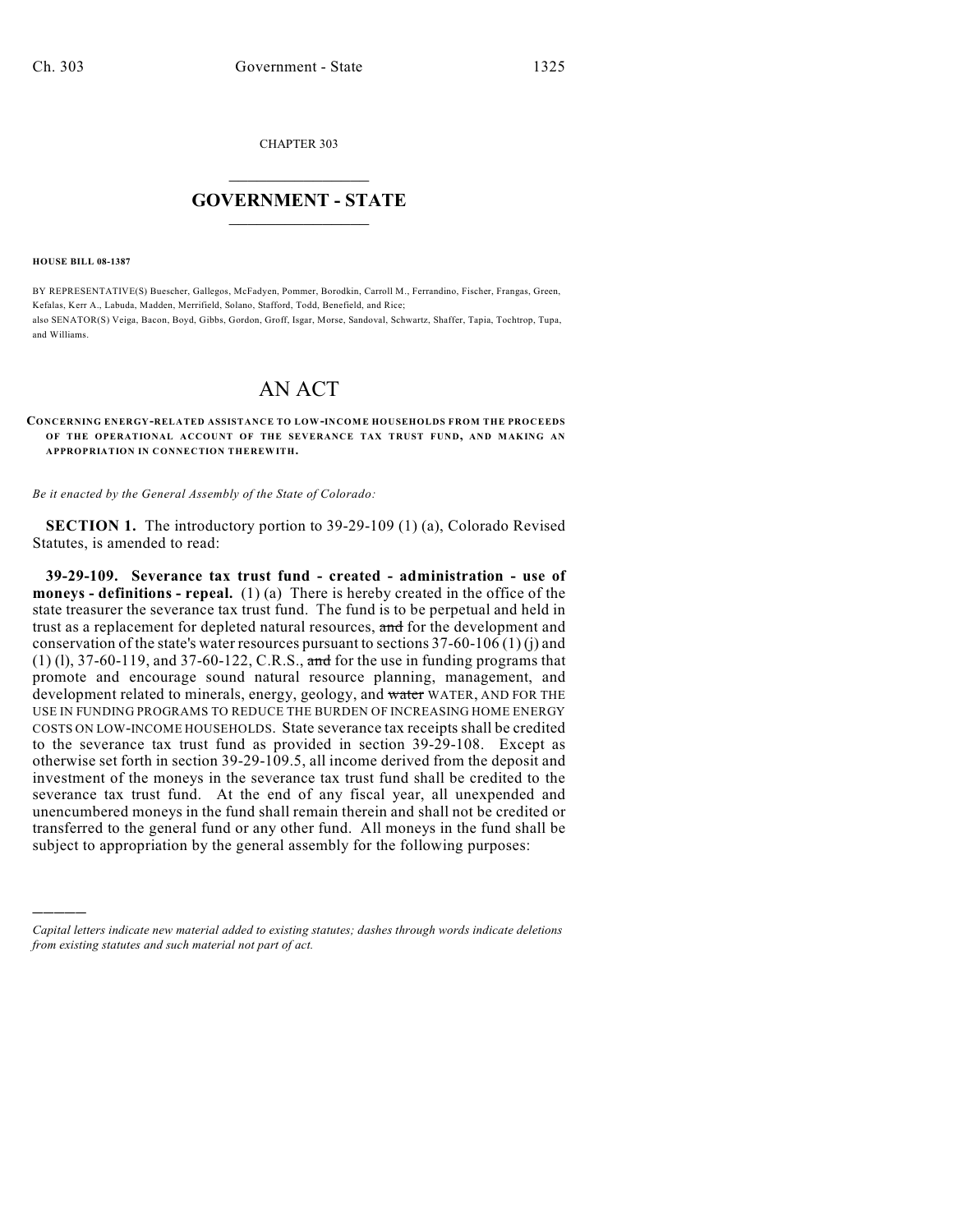**SECTION 2.** 39-29-109 (1.5), Colorado Revised Statutes, is REPEALED AND REENACTED, WITH AMENDMENTS, to read:

**39-29-109. Severance tax trust fund - created - administration - use of moneys - definitions - repeal.** (1.5) THE STATE TREASURER SHALL TRANSFER THE FOLLOWING MONEYS FROM THE OPERATIONAL ACCOUNT OF THE SEVERANCE TAX TRUST FUND TO PROVIDE ENERGY-RELATED ASSISTANCE TO LOW-INCOME HOUSEHOLDS AS SPECIFIED IN SECTION 40-8.7-112, C.R.S.:

(a) (I) FOR THE STATE FISCAL YEAR COMMENCING JULY 1, 2008, THIRTEEN MILLION DOLLARS AS FOLLOWS:

(A) FIVE MILLION NINE HUNDRED FIFTY THOUSAND DOLLARS TO THE DEPARTMENT OF HUMAN SERVICES LOW-INCOME ENERGY ASSISTANCE FUND CREATED IN SECTION 40-8.7-112 (1), C.R.S.;

(B) ONE MILLION FIFTY THOUSAND DOLLARS TO THE ENERGY OUTREACH COLORADO LOW-INCOME ENERGY ASSISTANCE FUND CREATED IN SECTION 40-8.7-112 (2) (a), C.R.S.; AND

(C) SIX MILLION DOLLARS TO THE GOVERNOR'S ENERGY OFFICE LOW-INCOME ENERGY ASSISTANCE FUND CREATED IN SECTION 40-8.7-112 (3) (a), C.R.S.

(II) IF, BASED ON INFORMATION AVAILABLE ON SEPTEMBER 1, 2008, IT IS DETERMINED THAT THE AMOUNT EQUAL TO ONE-HALF OF THE OPERATIONAL ACCOUNT SURPLUS FOR THE STATE FISCAL YEAR COMMENCING JULY 1, 2007, WAS LESS THAN TWELVE MILLION DOLLARS, THEN THE TOTAL TRANSFER REQUIRED PURSUANT TO SUBPARAGRAPH (I) OF THIS PARAGRAPH (a) SHALL BE REDUCED BY THE DIFFERENCE BETWEEN TWELVE MILLION DOLLARS AND THE AMOUNT EQUAL TO ONE-HALF OF THE OPERATIONAL ACCOUNT SURPLUS FOR THE STATE FISCAL YEAR COMMENCING JULY 1, 2007, AND THE TRANSFERS REQUIRED PURSUANT TO SUB-SUBPARAGRAPHS (A), (B), AND (C) OF SUBPARAGRAPH (I) OF THIS PARAGRAPH (a) SHALL BE REDUCED PROPORTIONALLY.

(III) THIS PARAGRAPH (a) IS REPEALED, EFFECTIVE JULY 1, 2010.

(b) (I) FOR THE STATE FISCAL YEAR COMMENCING JULY 1, 2009, THIRTEEN MILLION DOLLARS AS FOLLOWS:

(A) TWENTY-FIVE PERCENT TO THE DEPARTMENT OF HUMAN SERVICES LOW-INCOME ENERGY ASSISTANCE FUND CREATED IN SECTION 40-8.7-112 (1), C.R.S.;

(B) TWENTY-FIVE PERCENT TO THE ENERGY OUTREACH COLORADO LOW-INCOME ENERGY ASSISTANCE FUND CREATED IN SECTION  $40-8.7-112$  (2) (a), C.R.S.; AND

(C) FIFTY PERCENT TO THE GOVERNOR'S ENERGY OFFICE LOW-INCOME ENERGY ASSISTANCE FUND CREATED IN SECTION 40-8.7-112 (3) (a), C.R.S.

(II) IF, BASED ON INFORMATION AVAILABLE ON SEPTEMBER 1, 2009, IT IS DETERMINED THAT THE AMOUNT EQUAL TO ONE-HALF OF THE OPERATIONAL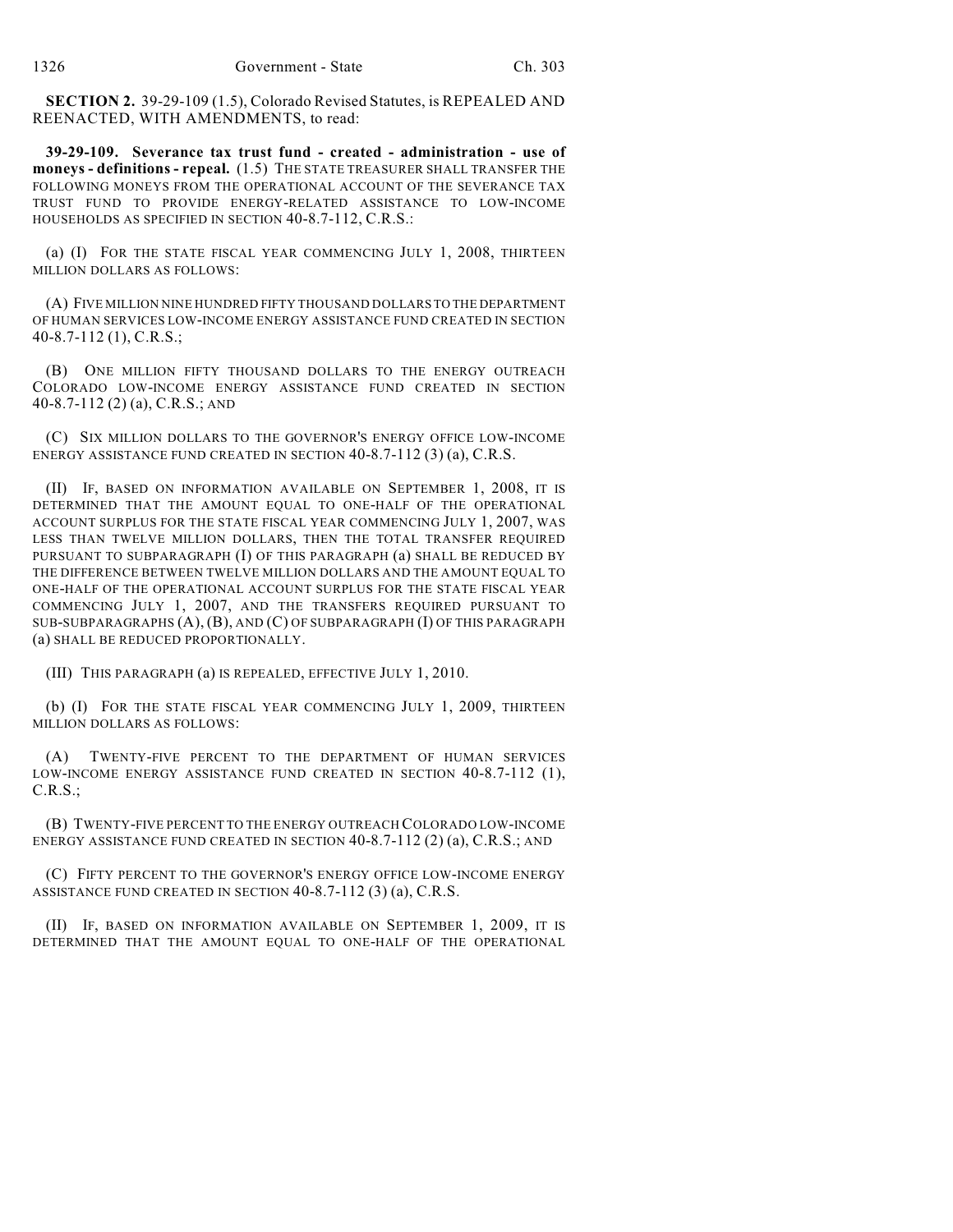### Ch. 303 Government - State 1327

ACCOUNT SURPLUS FOR THE STATE FISCAL YEAR COMMENCING JULY 1, 2008, WAS LESS THAN TWELVE MILLION DOLLARS, THEN THE TOTAL TRANSFER REQUIRED PURSUANT TO SUBPARAGRAPH (I) OF THIS PARAGRAPH (b) SHALL BE REDUCED BY THE DIFFERENCE BETWEEN TWELVE MILLION DOLLARS AND THE AMOUNT EQUAL TO ONE-HALF OF THE OPERATIONAL ACCOUNT SURPLUS FOR THE STATE FISCAL YEAR COMMENCING JULY 1, 2008, AND THE TRANSFERS REQUIRED PURSUANT TO SUB-SUBPARAGRAPHS (A), (B), AND (C) OF SUBPARAGRAPH (I) OF THIS PARAGRAPH (b) SHALL BE REDUCED PROPORTIONALLY.

(III) THIS PARAGRAPH (b) IS REPEALED, EFFECTIVE JULY 1, 2011.

(c) (I) FOR THE STATE FISCAL YEAR COMMENCING JULY 1, 2010, THIRTEEN MILLION DOLLARS AS FOLLOWS:

(A) TWENTY-FIVE PERCENT TO THE DEPARTMENT OF HUMAN SERVICES LOW-INCOME ENERGY ASSISTANCE FUND CREATED IN SECTION 40-8.7-112 (1), C.R.S.;

(B) TWENTY-FIVE PERCENT TO THE ENERGY OUTREACH COLORADO LOW-INCOME ENERGY ASSISTANCE FUND CREATED IN SECTION 40-8.7-112 (2) (a), C.R.S.; AND

(C) FIFTY PERCENT TO THE GOVERNOR'S ENERGY OFFICE LOW-INCOME ENERGY ASSISTANCE FUND CREATED IN SECTION 40-8.7-112 (3) (a), C.R.S.

(II) IF, BASED ON INFORMATION AVAILABLE ON SEPTEMBER 1, 2010, IT IS DETERMINED THAT THE AMOUNT EQUAL TO ONE-HALF OF THE OPERATIONAL ACCOUNT SURPLUS FOR THE STATE FISCAL YEAR COMMENCING JULY 1, 2009, WAS LESS THAN TWELVE MILLION DOLLARS, THEN THE TOTAL TRANSFER REQUIRED PURSUANT TO SUBPARAGRAPH (I) OF THIS PARAGRAPH (c) SHALL BE REDUCED BY THE DIFFERENCE BETWEEN TWELVE MILLION DOLLARS AND THE AMOUNT EQUAL TO ONE-HALF OF THE OPERATIONAL ACCOUNT SURPLUS FOR THE STATE FISCAL YEAR COMMENCING JULY 1, 2009, AND THE TRANSFERS REQUIRED PURSUANT TO SUB-SUBPARAGRAPHS (A), (B), AND (C) OF SUBPARAGRAPH (I) OF THIS PARAGRAPH (c) SHALL BE REDUCED PROPORTIONALLY.

(III) THIS PARAGRAPH (c) IS REPEALED, EFFECTIVE JULY 1, 2012.

(d) (I) FOR THE STATE FISCAL YEAR COMMENCING JULY 1, 2011, THIRTEEN MILLION DOLLARS AS FOLLOWS:

(A) TWENTY-FIVE PERCENT TO THE DEPARTMENT OF HUMAN SERVICES LOW-INCOME ENERGY ASSISTANCE FUND CREATED IN SECTION 40-8.7-112 (1), C.R.S.;

(B) TWENTY-FIVE PERCENT TO THE ENERGY OUTREACH COLORADO LOW-INCOME ENERGY ASSISTANCE FUND CREATED IN SECTION  $40-8.7-112$  (2) (a), C.R.S.; AND

(C) FIFTY PERCENT TO THE GOVERNOR'S ENERGY OFFICE LOW-INCOME ENERGY ASSISTANCE FUND CREATED IN SECTION 40-8.7-112 (3) (a), C.R.S.

(II) IF, BASED ON INFORMATION AVAILABLE ON SEPTEMBER 1, 2011, IT IS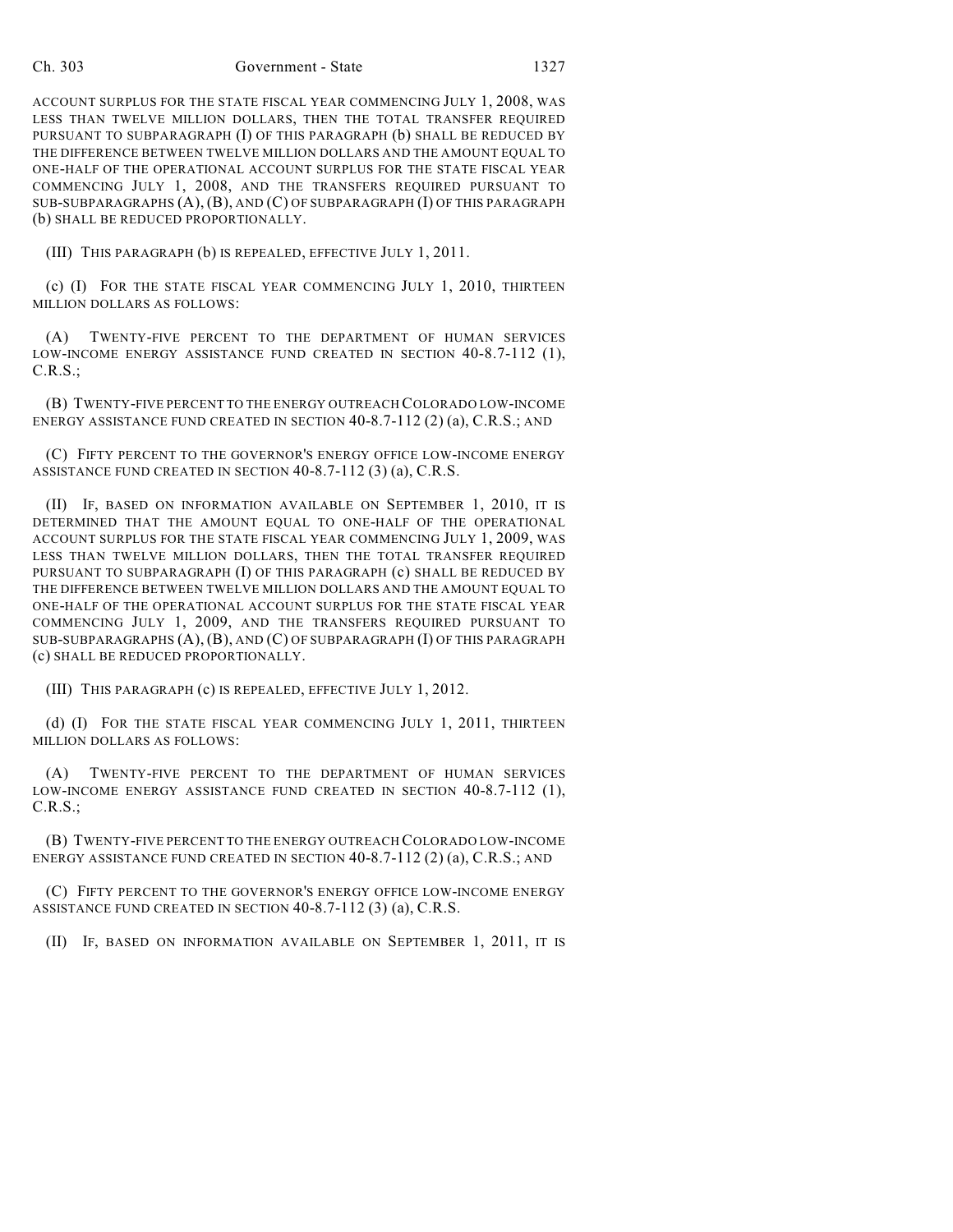1328 Government - State Ch. 303

DETERMINED THAT THE AMOUNT EQUAL TO ONE-HALF OF THE OPERATIONAL ACCOUNT SURPLUS FOR THE STATE FISCAL YEAR COMMENCING JULY 1, 2010, WAS LESS THAN TWELVE MILLION DOLLARS, THEN THE TOTAL TRANSFER REQUIRED PURSUANT TO SUBPARAGRAPH (I) OF THIS PARAGRAPH (d) SHALL BE REDUCED BY THE DIFFERENCE BETWEEN TWELVE MILLION DOLLARS AND THE AMOUNT EQUAL TO ONE-HALF OF THE OPERATIONAL ACCOUNT SURPLUS FOR THE STATE FISCAL YEAR COMMENCING JULY 1, 2010, AND THE TRANSFERS REQUIRED PURSUANT TO SUB-SUBPARAGRAPHS (A), (B), AND (C) OF SUBPARAGRAPH (I) OF THIS PARAGRAPH (d) SHALL BE REDUCED PROPORTIONALLY.

(III) THIS PARAGRAPH (d) IS REPEALED, EFFECTIVE JULY 1, 2013.

(e) (I) IN ADDITION TO THE REQUIREMENTS OF SUBPARAGRAPH (III) OF PARAGRAPH (c) OF SUBSECTION (1) OF THIS SECTION, THE END BALANCE OF THE OPERATIONAL ACCOUNT OF THE SEVERANCE TAX TRUST FUND SHALL BE AT LEAST THIRTEEN MILLION DOLLARS FOR THE STATE FISCAL YEAR COMMENCING JULY 1, 2007.

(II) IT IS THE INTENT OF THE GENERAL ASSEMBLY THAT THE REQUIREMENTS OF SUBPARAGRAPH (I) OF THIS PARAGRAPH (e) SHALL ENSURE THAT THERE ARE ADEQUATE MONEYS IN THE OPERATIONAL ACCOUNT OF THE SEVERANCE TAX TRUST FUND TO MAKE THE TRANSFERS REQUIRED IN PARAGRAPH (a) OF THIS SUBSECTION  $(1.5).$ 

(f) AS USED IN THIS SUBSECTION (1.5), UNLESS THE CONTEXT OTHERWISE REQUIRES:

(I) "OPERATIONAL ACCOUNT SURPLUS" MEANS AN AMOUNT EQUAL TO THE DIFFERENCE BETWEEN THE TOTAL REVENUES IN THE OPERATIONAL ACCOUNT OF THE SEVERANCE TAX TRUST FUND FOR A GIVEN STATE FISCAL YEAR AND THE PROGRAM EXPENDITURES AND SAVINGS FOR THE SAME STATE FISCAL YEAR.

(II) "PROGRAM EXPENDITURES AND SAVINGS" MEANS THE SUM OF ALL APPROPRIATIONS AND TRANSFERS FROM THE OPERATIONAL ACCOUNT OF THE SEVERANCE TAX TRUST FUND FOR A GIVEN STATE FISCAL YEAR THAT WERE AUTHORIZED PURSUANT TO A PROVISION OF LAW THAT WAS ENACTED PRIOR TO JANUARY 1, 2008, AND THE AMOUNT OF THE END BALANCE REQUIRED TO BE MAINTAINED PURSUANT TO SUBPARAGRAPH (III) OF PARAGRAPH (c) OF SUBSECTION (1) OF THIS SECTION FOR THE SAME STATE FISCAL YEAR.

(III) "TOTAL REVENUES IN THE OPERATIONAL ACCOUNT OF THE SEVERANCE TAX TRUST FUND" MEANS AN AMOUNT EQUAL TO THE SUM OF THE BEGINNING BALANCE OF THE OPERATIONAL ACCOUNT OF THE SEVERANCE TAX TRUST FUND FOR A GIVEN STATE FISCAL YEAR AND THE AMOUNT OF TAX RECEIPTS THAT ARE CREDITED TO THE OPERATIONAL ACCOUNT OF THE SEVERANCE TAX TRUST FUND FOR THE SAME STATE FISCAL YEAR.

**SECTION 3.** 39-29-109.3 (2) (f), Colorado Revised Statutes, as enacted by House Bill 08-1398, enacted at the Second Regular Session of the Sixty-sixth General Assembly, is amended to read: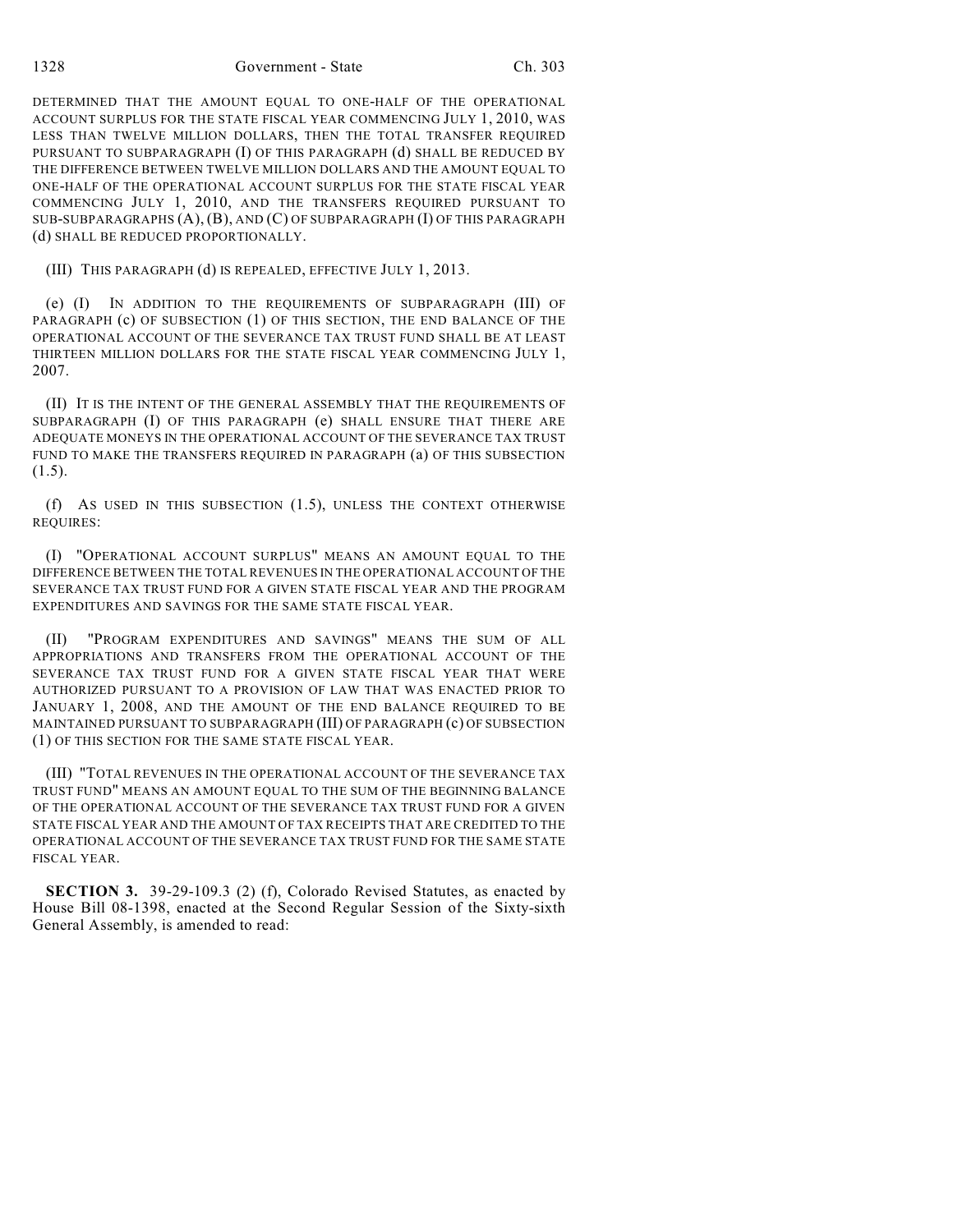**39-29-109.3. Operational account of the severance tax trust fund - repeal.** (2) Subject to the requirements of subsections (3) and (4) of this section, if the general assembly chooses not to spend up to one hundred percent of the moneys in the operational account as specified in subsection (1) of this section, the state treasurer shall transfer the following:

(f) For providing energy-related assistance to low-income households as specified in section 40-8.7-112, C.R.S.:

(I) (A) For the state fiscal year commencing July 1, 2008, thirteen million dollars as follows: Five million nine hundred fifty thousand dollars to the department of human services low-income energy assistance fund created in section 40-8.7-112 (1), C.R.S.; one million fifty thousand dollars to the energy outreach Colorado low-income energy assistance fund created in section 40-8.7-112 (2) (a), C.R.S.; and six million dollars to the governor's energy office low-income energy assistance fund created in section 40-8.7-112 (3) (a), C.R.S.

(B) In addition to the requirements of subsection (3) of this section, the end balance of the operational account shall be at least thirteen million dollars for the state fiscal year commencing July 1, 2007.

It is the intent of the general assembly that the requirements of  $sub-subparagraph$   $(A)$  SUB-SUBPARAGRAPH  $(B)$  of this subparagraph  $(H)$ SUBPARAGRAPH (I) shall ensure that there are adequate moneys in the operational account to make the transfer required in THIS subparagraph  $(I)$ . of this paragraph  $(f)$ .

(D) Subparagraphs (I) and (II) of this paragraph (f) and This subparagraph (III) are (I) Is repealed, effective July 1, 2010.

(II) (A) FOR THE STATE FISCAL YEAR COMMENCING JULY 1, 2009, THIRTEEN MILLION DOLLARS AS FOLLOWS: TWENTY-FIVE PERCENT TO THE DEPARTMENT OF HUMAN SERVICES LOW-INCOME ENERGY ASSISTANCE FUND CREATED IN SECTION 40-8.7-112 (1), C.R.S.; TWENTY-FIVE PERCENT TO THE ENERGY OUTREACH COLORADO LOW-INCOME ENERGY ASSISTANCE FUND CREATED IN SECTION 40-8.7-112 (2) (a), C.R.S.; AND FIFTY PERCENT TO THE GOVERNOR'S ENERGY OFFICE LOW-INCOME ENERGY ASSISTANCE FUND CREATED IN SECTION 40-8.7-112 (3) (a), C.R.S.

(B) THIS SUBPARAGRAPH (II) IS REPEALED, EFFECTIVE JULY 1, 2011.

(III) (A) FOR THE STATE FISCAL YEAR COMMENCING JULY 1, 2010, THIRTEEN MILLION DOLLARS AS FOLLOWS: TWENTY-FIVE PERCENT TO THE DEPARTMENT OF HUMAN SERVICES LOW-INCOME ENERGY ASSISTANCE FUND CREATED IN SECTION 40-8.7-112 (1), C.R.S.; TWENTY-FIVE PERCENT TO THE ENERGY OUTREACH COLORADO LOW-INCOME ENERGY ASSISTANCE FUND CREATED IN SECTION 40-8.7-112 (2) (a), C.R.S.; AND FIFTY PERCENT TO THE GOVERNOR'S ENERGY OFFICE LOW-INCOME ENERGY ASSISTANCE FUND CREATED IN SECTION 40-8.7-112 (3) (a), C.R.S.

(B) THIS SUBPARAGRAPH (III) IS REPEALED, EFFECTIVE JULY 1, 2012.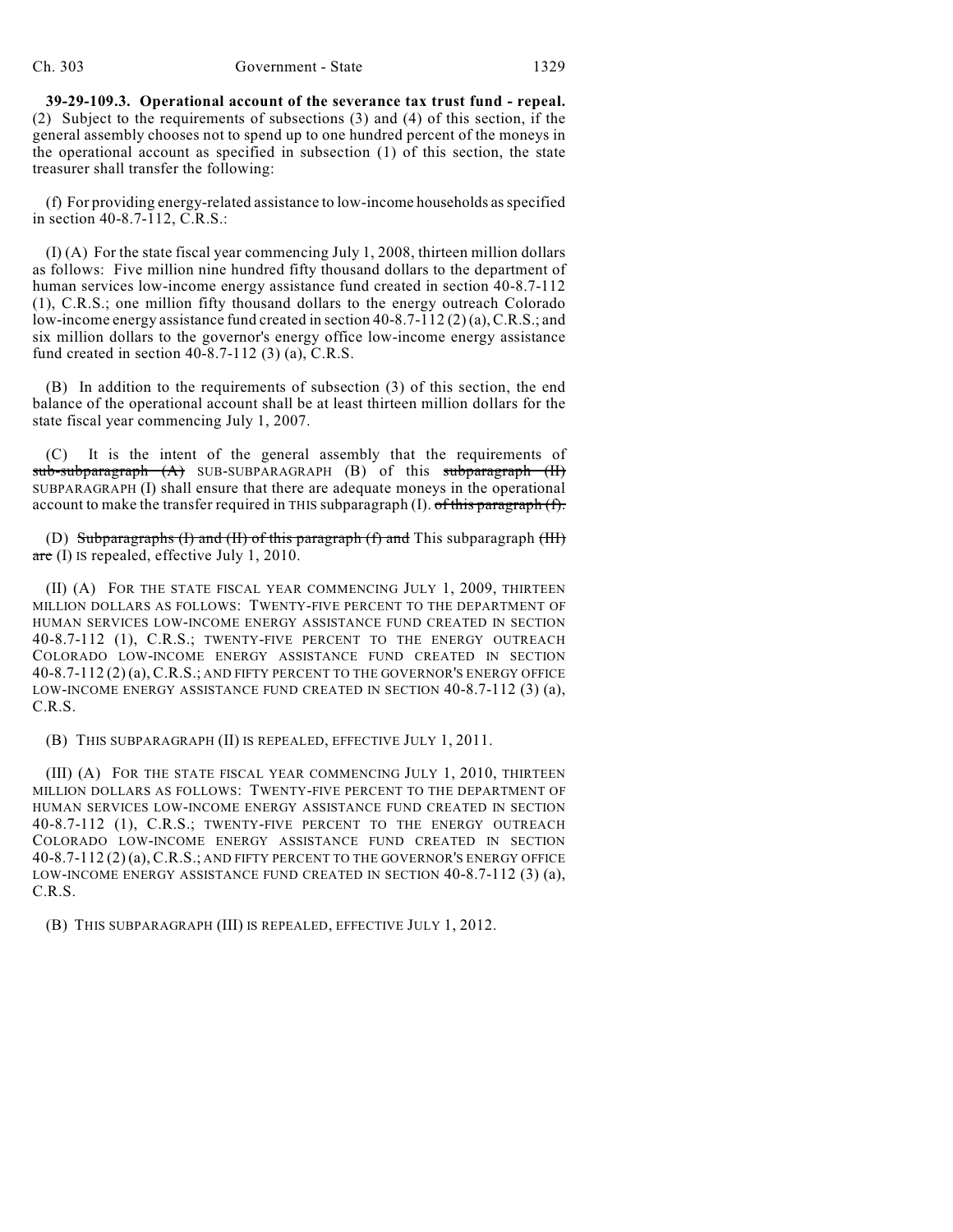1330 Government - State Ch. 303

(IV) (A) FOR THE STATE FISCAL YEAR COMMENCING JULY 1, 2011, THIRTEEN MILLION DOLLARS AS FOLLOWS: TWENTY-FIVE PERCENT TO THE DEPARTMENT OF HUMAN SERVICES LOW-INCOME ENERGY ASSISTANCE FUND CREATED IN SECTION 40-8.7-112 (1), C.R.S.; TWENTY-FIVE PERCENT TO THE ENERGY OUTREACH COLORADO LOW-INCOME ENERGY ASSISTANCE FUND CREATED IN SECTION 40-8.7-112 (2) (a), C.R.S.; AND FIFTY PERCENT TO THE GOVERNOR'S ENERGY OFFICE LOW-INCOME ENERGY ASSISTANCE FUND CREATED IN SECTION 40-8.7-112 (3) (a), C.R.S.

(B) THIS SUBPARAGRAPH (IV) IS REPEALED, EFFECTIVE JULY 1, 2013.

**SECTION 4.** Article 8.7 of title 40, Colorado Revised Statutes, is amended BY THE ADDITION OF A NEW SECTION to read:

**40-8.7-112. Department of human services low-income energy assistance fund - creation - energy outreach Colorado low-income energy assistance fund - creation - governor's energy office low-income energy assistance fund creation - definitions.** (1) THERE IS HEREBY CREATED IN THE STATE TREASURY THE DEPARTMENT OF HUMAN SERVICES LOW-INCOME ENERGY ASSISTANCE FUND, WHICH SHALL BE ADMINISTERED BY THE DEPARTMENT OF HUMAN SERVICES AND SHALL CONSIST OF ALL MONEYS TRANSFERRED BY THE TREASURER AS SPECIFIED IN SECTION 39-29-109 (1.5), C.R.S. ALL MONEYS IN THE FUND ARE CONTINUOUSLY APPROPRIATED TO THE DEPARTMENT OF HUMAN SERVICES FOR THE PURPOSE OF INCREASING AVAILABLE FUNDS UNDER THE LOW-INCOME ENERGY ASSISTANCE PROGRAM SPECIFIED IN SECTION 26-1-109,C.R.S. ALL MONEYS IN THE FUND AT THE END OF EACH FISCAL YEAR SHALL BE RETAINED IN THE FUND AND SHALL NOT REVERT TO THE GENERAL FUND OR ANY OTHER FUND.

(2) (a) THERE IS HEREBY CREATED IN THE STATE TREASURY THE ENERGY OUTREACH COLORADO LOW-INCOME ENERGY ASSISTANCE FUND, WHICH SHALL BE ADMINISTERED BY THE GOVERNOR'S ENERGY OFFICE AND SHALL CONSIST OF ALL MONEYS TRANSFERRED BY THE TREASURER AS SPECIFIED IN SECTION 39-29-109 (1.5), C.R.S. ALL MONEYS IN THE FUND ARE CONTINUOUSLY APPROPRIATED TO THE GOVERNOR'S ENERGY OFFICE FOR DISTRIBUTION TO THE ORGANIZATION TO BE USED FOR THE PURPOSES SET FORTH IN THIS SUBSECTION (2). ALL MONEYS IN THE FUND AT THE END OF EACH FISCAL YEAR SHALL BE RETAINED IN THE FUND AND SHALL NOT REVERT TO THE GENERAL FUND OR ANY OTHER FUND.

(b) THE ORGANIZATION SHALL USE THE MONEYS IT RECEIVES FROM THE GOVERNOR'S ENERGY OFFICE PURSUANT TO PARAGRAPH (A) OF THIS SUBSECTION (2) TO PROVIDE DIRECT BILL PAYMENT ASSISTANCE TO LOW-INCOME HOUSEHOLDS WHEN THE DEPARTMENT OF HUMAN SERVICES IS NOT ACCEPTING CLIENT APPLICATIONS FOR THE PROGRAM SPECIFIED IN SECTION 26-1-109, C.R.S. BILL PAYMENTS SHALL BE PAID TO EACH UTILITY AS VENDOR PAYMENTS. THE ORGANIZATION MAY USE UP TO FIVE PERCENT OF THE MONEYS COLLECTED FOR ADMINISTRATION OF THE DIRECT BILL PAYMENT ASSISTANCE PROGRAM IN ACCORDANCE WITH GENERALLY ACCEPTED ACCOUNTING PRINCIPLES.

(c) THE ORGANIZATION SHALL HOLD AND ADMINISTER ALL MONEYS IT RECEIVES FROM THE GOVERNOR'S ENERGY OFFICE PURSUANT TO PARAGRAPH (a) OF THIS SUBSECTION (2) IN A SEPARATELY IDENTIFIABLE ACCOUNT, THE USE OF WHICH SHALL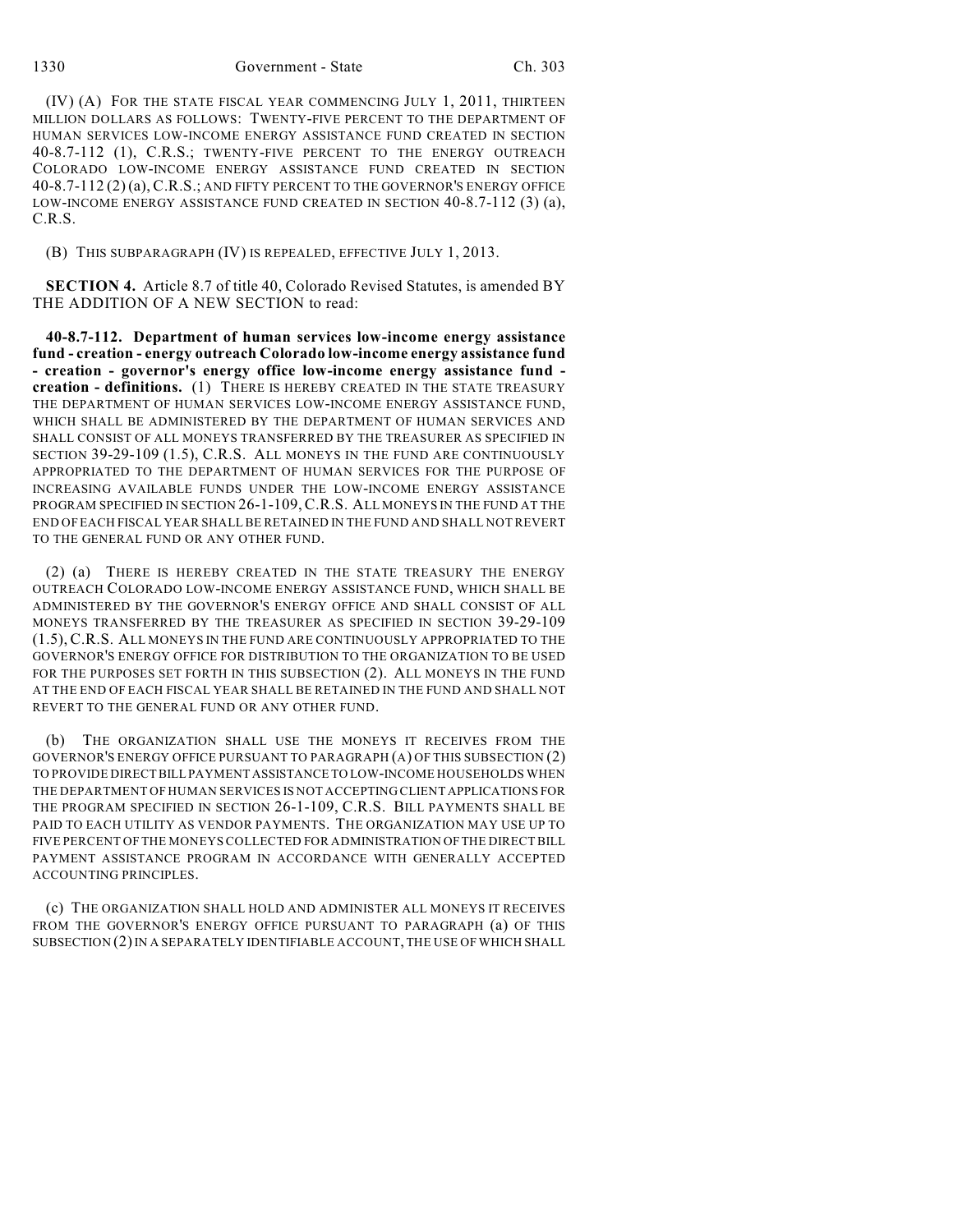### Ch. 303 Government - State 1331

BE RESTRICTED TO THE PURPOSES SET FORTH IN PARAGRAPH (b) OF THIS SUBSECTION (2). THE ORGANIZATION SHALL MAINTAIN ITS BOOKS AND RECORDS PERTAINING TO ANY MONEYS RECEIVED FROM THE GOVERNOR'S ENERGY OFFICE IN ACCORDANCE WITH GENERALLY ACCEPTED ACCOUNTING PRINCIPLES. IF THE ORGANIZATION COMMINGLES THE MONEYS WITH OTHER ASSETS OF THE ORGANIZATION FOR INVESTMENT PURPOSES, THE ORGANIZATION SHALL MAINTAIN ACCURATE ACCOUNTS OF THE INVESTMENT MONEYS AND SHALL CREDIT OR CHARGE A PRO RATA PORTION OF ALL INVESTMENT EARNINGS, GAINS, OR LOSSES TO THE ACCOUNT THAT HOLDS THE MONEYS RECEIVED FROM THE GOVERNOR'S ENERGY OFFICE PURSUANT TO PARAGRAPH (a) OF THIS SUBSECTION (2).

(d) THE ORGANIZATION SHALL, ON AN ANNUAL BASIS, DEVELOP A BUDGET FOR THE DIRECT BILL PAYMENT ASSISTANCE PROGRAM TO DETERMINE THE ALLOCATION OF THE MONEYS RECEIVED FROM THE GOVERNOR'S ENERGY OFFICE PURSUANT TO PARAGRAPH (a) OF THIS SUBSECTION (2).

(e) THE ORGANIZATION SHALL INCLUDE INFORMATION RELATED TO ANY MONEYS RECEIVED FROM THE GOVERNOR'S ENERGY OFFICE PURSUANT TO PARAGRAPH (a) OF THIS SUBSECTION (2) IN THE REPORT IT PREPARES PURSUANT TO SECTION 40-8.7-110.

(3) (a) THERE IS HEREBY CREATED IN THE STATE TREASURY THE GOVERNOR'S ENERGY OFFICE LOW-INCOME ENERGY ASSISTANCE FUND, WHICH SHALL BE ADMINISTERED BY THE GOVERNOR'S ENERGY OFFICE AND SHALL CONSIST OF ALL MONEYS TRANSFERRED BY THE TREASURER AS SPECIFIED IN SECTION 39-29-109 (1.5), C.R.S. ALL MONEYS IN THE FUND ARE CONTINUOUSLY APPROPRIATED TO THE GOVERNOR'S ENERGY OFFICE TO BE USED FOR THE PURPOSES SET FORTH IN THIS SUBSECTION (3). ALL MONEYS IN THE FUND AT THE END OF EACH FISCAL YEAR SHALL BE RETAINED IN THE FUND AND SHALL NOT REVERT TO THE GENERAL FUND OR ANY OTHER FUND.

(b) THE GOVERNOR'S ENERGY OFFICE SHALL USE THE MONEYS IT RECEIVES PURSUANT TO PARAGRAPH (a) OF THIS SUBSECTION (3) FOR A PROGRAM TO PROVIDE HOME ENERGY EFFICIENCY IMPROVEMENTS FOR LOW-INCOME HOUSEHOLDS, WHICH SHALL INCLUDE ANY OF THE FOLLOWING SERVICES:

(I) PROVIDING LOW-COST AND COST-EFFECTIVE ENERGY EFFICIENCY MEASURES AND ENERGY EDUCATION TO LOW-INCOME HOUSEHOLDS;

(II) RETROFITTING HOUSEHOLDS WITH LOW-COST AND COST-EFFECTIVE ENERGY EFFICIENCY MEASURES THROUGH THE STATE WEATHERIZATION ASSISTANCE PROGRAM;

(III) PROVIDING HEATING SYSTEM AND OTHER APPLIANCE REPLACEMENT;

(IV) PROVIDING COST-EFFECTIVE RENEWABLE ENERGY MEASURES;

(V) SUPPLEMENTING THE FUNDING OF ANY ENERGY EFFICIENCY MEASURES OR SERVICES OFFERED TO LOW-INCOME HOUSEHOLDS THROUGH ELECTRIC OR GAS UTILITY ENERGY EFFICIENCY OR RENEWABLE ENERGY PROGRAMS; OR

(VI) PAYING A PORTION OF THE COST FOR ENERGY EFFICIENCY UPGRADES TO NEW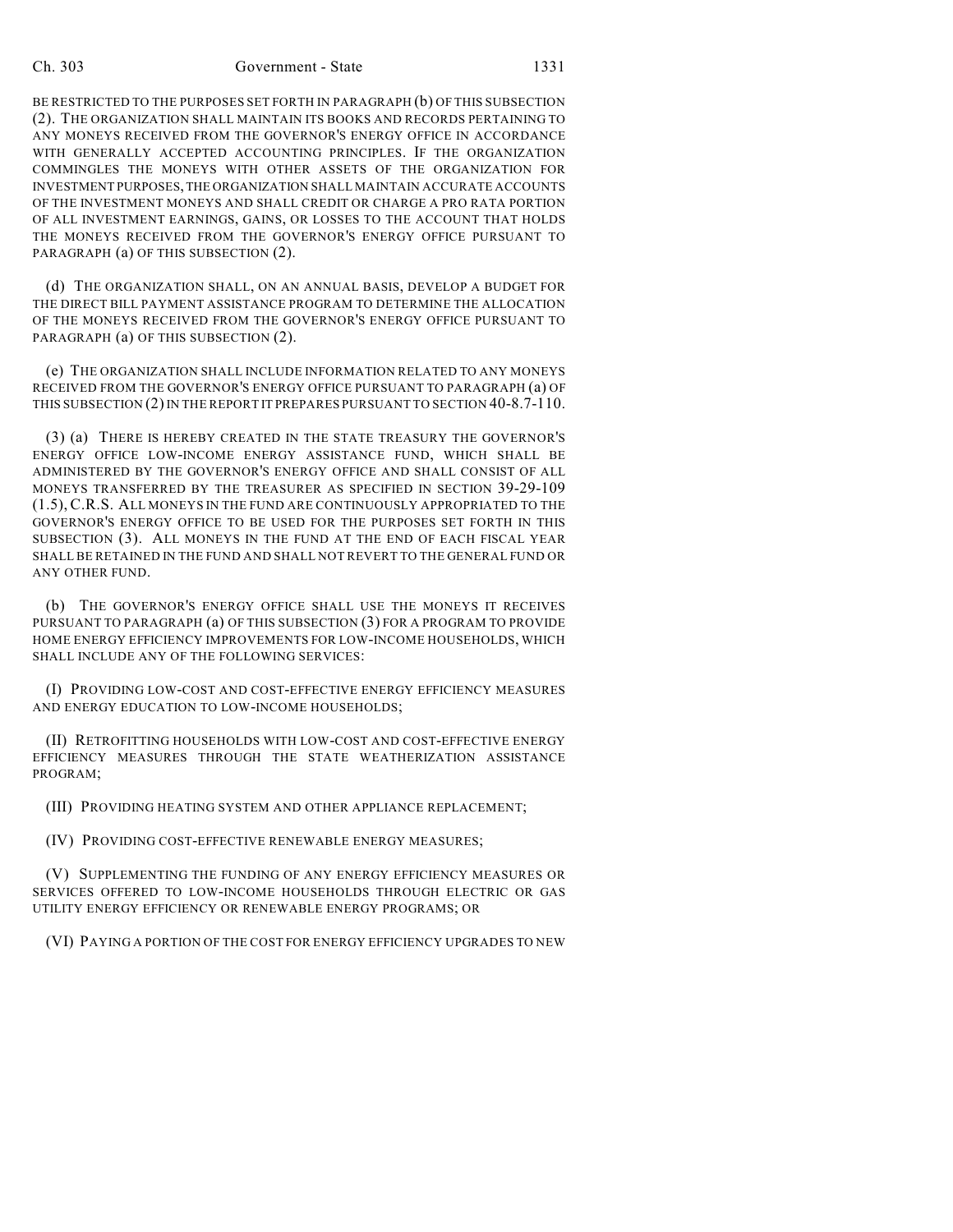HOUSING BUILT FOR LOW-INCOME FAMILIES.

(c) HOUSEHOLDS ELIGIBLE FOR THE HOME ENERGY EFFICIENCY PROGRAM DESCRIBED IN PARAGRAPH (b) OF THIS SUBSECTION (3) SHALL BE AT OR BELOW ONE HUNDRED PERCENT OF THE AREA MEDIAN INCOME GUIDELINES ADJUSTED FOR FAMILY SIZE BASED ON THE MOST RECENTLY PUBLISHED AREA MEDIAN INCOME LIMITS ESTABLISHED BY THE UNITED STATES DEPARTMENT OF HOUSING AND URBAN DEVELOPMENT.

(d) IN CARRYING OUT THE HOME ENERGY EFFICIENCY PROGRAM DESCRIBED IN PARAGRAPH (b) OF THIS SUBSECTION (3), THE GOVERNOR'S ENERGY OFFICE SHALL:

(I) SERVE AS MANY LOW-INCOME HOUSEHOLDS THROUGHOUT THE STATE AS POSSIBLE;

(II) ACHIEVE THE MAXIMUM LIFETIME ENERGY SAVINGS PER DOLLAR EXPENDED;

(III) USE COMPETITIVE BIDDING PROCEDURES WHEN HIRING CONTRACTORS; AND

(IV) WHENEVER FEASIBLE, CONTRACT WITH ACCREDITED COLORADO YOUTH CORPS TO PROVIDE LABOR.

(e) THE GOVERNOR'S ENERGY OFFICE MAY USE UP TO FIVE PERCENT OF THE MONEYS TRANSFERRED PURSUANT TO PARAGRAPH (a) OF THIS SUBSECTION (3) FOR PLANNING, OVERSEEING, AND EVALUATING THE HOME ENERGY EFFICIENCY PROGRAM DESCRIBED IN PARAGRAPH (b) OF THIS SUBSECTION (3). THE GOVERNOR'S ENERGY OFFICE SHALL NOT USE THESE MONEYS TO HIRE ADDITIONAL STATE EMPLOYEES TO IMPLEMENT THE PROGRAM, BUT MAY CONTRACT WITH NONPROFIT ORGANIZATIONS, FOR-PROFIT ORGANIZATIONS, AND GOVERNMENTAL ENTITIES AS IS NECESSARY TO CARRY OUT THE PROGRAM.

(f) FOR ANY STATE FISCAL YEAR IN WHICH MONEYS ARE EXPENDED AS PART OF THE HOME ENERGY EFFICIENCY PROGRAM DESCRIBED IN PARAGRAPH (b) OF THIS SUBSECTION (3), THE GOVERNOR'S ENERGY OFFICE SHALL PREPARE AND SUBMIT TO THE GENERAL ASSEMBLY AN ANNUAL REPORT THAT SPECIFIES:

(I) HOW THE MONEYS WERE EXPENDED;

(II) THE NUMBER OF HOUSEHOLDS SERVED;

(III) THE EXPECTED ENERGY SAVINGS AND OTHER NONENERGY BENEFITS; AND

(IV) RECOMMENDATIONS FOR ANY FUTURE PROGRAMS OF A SIMILAR NATURE.

(g) IF THE GOVERNOR'S ENERGY OFFICE CANNOT USE ALL OF THE MONEYS IT RECEIVES FOR THE STATE FISCAL YEAR COMMENCING JULY 1, 2008, PURSUANT TO PARAGRAPH (a) OF THIS SUBSECTION (3) FOR THE HOME ENERGY EFFICIENCY PROGRAM DESCRIBED IN PARAGRAPH (b) OF THIS SUBSECTION (3), AT THE END OF THE 2008-09 STATE FISCAL YEAR THE STATE TREASURER SHALL TRANSFER THE MONEYS THAT THE GOVERNOR'S ENERGY OFFICE CANNOT USE TO THE CLEAN ENERGY FUND CREATED IN SECTION 24-75-1201 (1), C.R.S.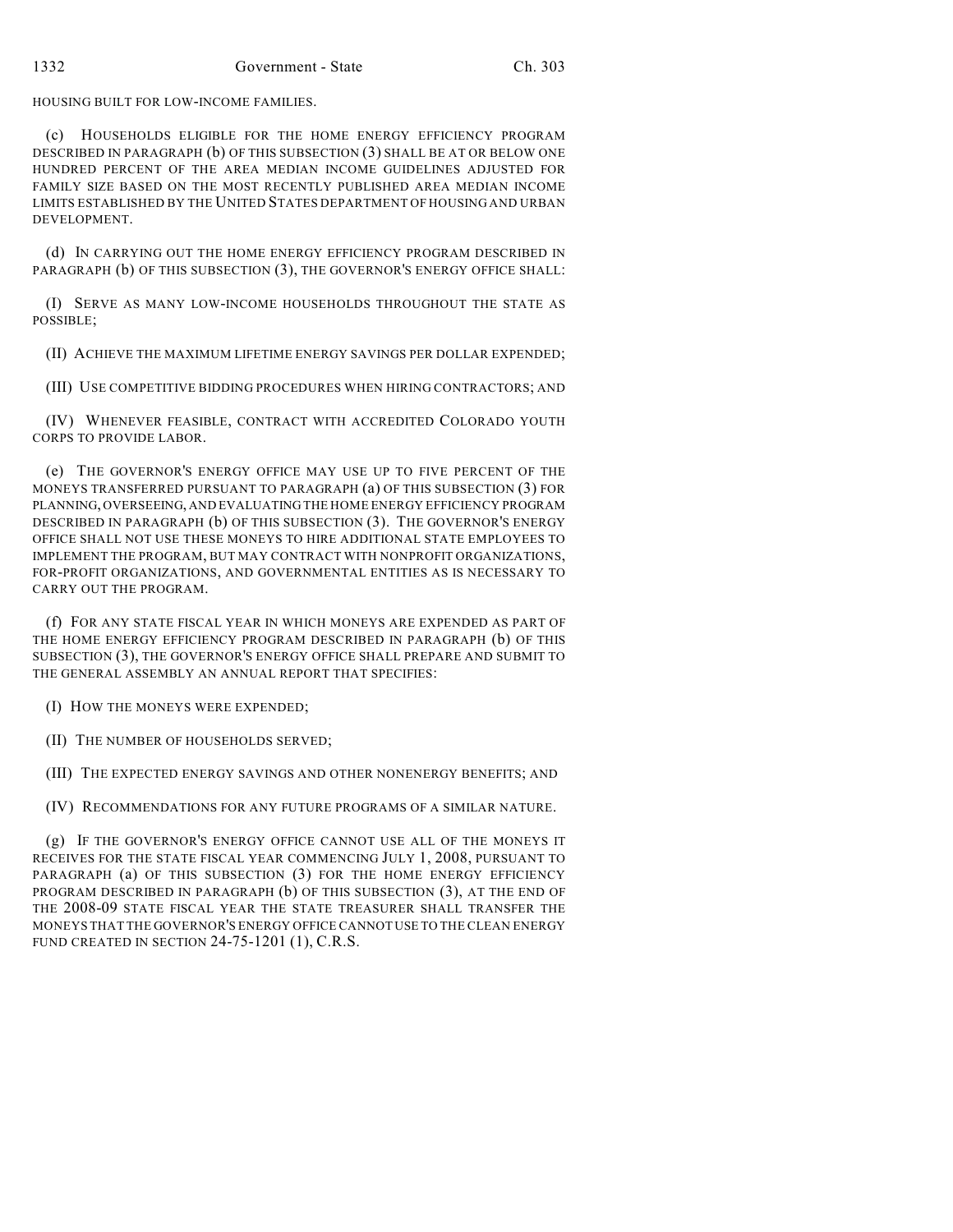(4) FOR PURPOSES OF THIS SECTION, UNLESS THE CONTEXT OTHERWISE REQUIRES:

(a) "ACCREDITED COLORADO YOUTH CORPS" MEANS A YOUTH CORPS ORGANIZATION THAT IS ACCREDITED BY THE COLORADO YOUTH CORPS ASSOCIATION OR THE NATIONAL ASSOCIATION OF SERVICE AND CONSERVATION CORPS, OR ANY SUCCESSOR ORGANIZATION.

(b) "COST-EFFECTIVE" MEANS ENERGY EFFICIENCY MEASURES WHOSE MONETARY BENEFITS EXCEED COSTS OVER THE LIFETIME OF THE MEASURES.

(c) "ENERGY EFFICIENCY MEASURES" MEANS MEASURES THAT REDUCE CONSUMPTION OF FOSSIL FUELS OR ELECTRICITY.

(d) "GOVERNOR'S ENERGY OFFICE" MEANS THE GOVERNOR'S ENERGY OFFICE CREATED IN SECTION 24-38.5-101, C.R.S.

**SECTION 5.** 40-8.5-103.5, Colorado Revised Statutes, is amended BY THE ADDITION OF A NEW SUBSECTION to read:

**40-8.5-103.5. Commission created - duties.** (4) (a) NO LATER THAN DECEMBER 15, 2008, THE COMMISSION SHALL MAKE RECOMMENDATIONS TO THE GOVERNOR, THE SPEAKER OF THE HOUSE OF REPRESENTATIVES, AND THE PRESIDENT OF THE SENATE REGARDING ANY NECESSARY LEGISLATIVE CHANGES TO IMPROVE THE EFFECTIVENESS AND EFFICIENCY OF THE STATE'S LOW-INCOME ENERGY ASSISTANCE SERVICES PROVIDED PURSUANT TO ARTICLE 8.7 OF THIS TITLE AND SECTION 26-1-109, C.R.S. WITH ASSISTANCE AND CONSULTATION FROM REPRESENTATIVES FROM TWO COUNTIES CHOSEN BY THE EXECUTIVE DIRECTOR, OR HIS OR HER DESIGNEE, OF COLORADO COUNTIES, INCORPORATED, OR ITS SUCCESSOR ORGANIZATION, THE COMMISSION SHALL ASSESS THE STRENGTHS AND WEAKNESSES OF THE CURRENT SERVICE DELIVERY SYSTEMS WITHIN THE STATE AND SHALL REVIEW EFFECTIVE SERVICE DELIVERY SYSTEMS AND MODELS OF OTHER STATES THAT MAY BE APPROPRIATE FOR UTILIZATION IN THIS STATE. THE COMMISSION'S RECOMMENDATIONS SHALL BUILD UPON THE POSITIVE ASPECTS OF THE CURRENT SERVICE DELIVERY SYSTEM, INCLUDING, BUT NOT LIMITED TO, THE EFFECTIVE AND EFFICIENT MANAGEMENT OF CURRENT FUNDING TO MAXIMIZE ASSISTANCE TO THE STATE'S LOW-INCOME POPULATION, INFRASTRUCTURE THAT IS ALREADY IN PLACE TO EFFICIENTLY DISTRIBUTE BENEFITS TO ELIGIBLE CLIENTS IN A TIMELY MANNER, AND COORDINATION ALREADY ESTABLISHED BETWEEN ENERGY CONSERVATION MEASURES AND DIRECT ASSISTANCE. THE COMMISSION'S RECOMMENDATIONS SHALL INCLUDE, BUT SHALL NOT BE LIMITED TO:

(I) HOW BEST TO TARGET THE STATE'S LOW-INCOME ENERGY ASSISTANCE RESOURCES TOWARD THE IDENTIFIED NEEDS;

(II) HOW BEST TO COORDINATE PUBLIC AND PRIVATE ENERGY ASSISTANCE ACTIVITIES WITH THE OBJECTIVE OF MINIMIZING THE FINANCIAL BURDEN OF ENERGY COSTS FOR THE STATE'S MOST NEEDY;

(III) HOW BEST TO STREAMLINE ADMINISTRATIVE PROCESSES; AND

(IV) SUGGESTED CHANGES TO STATE STATUTES, RULES, OR POLICIES RELATED TO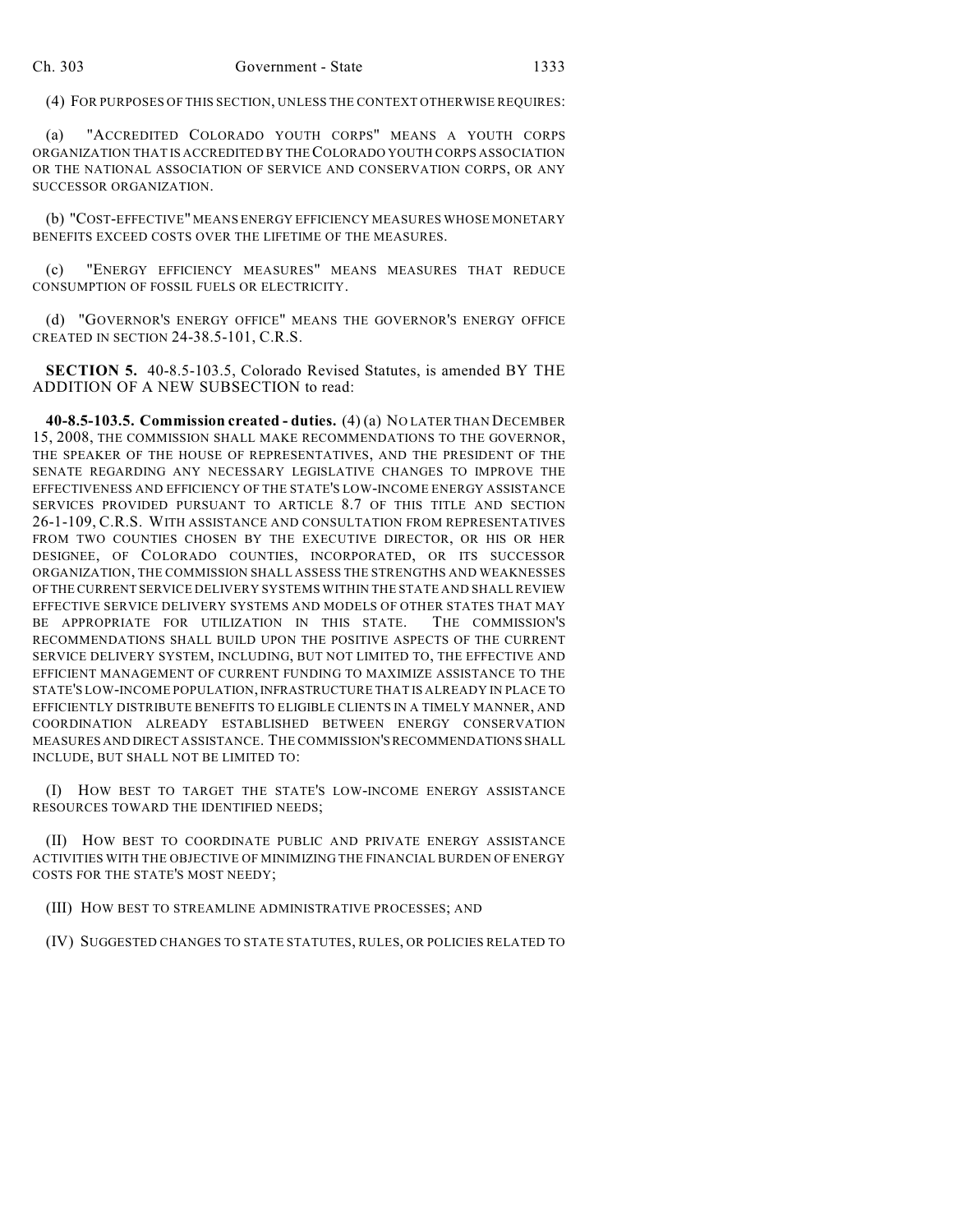LOW-INCOME ENERGY CONSUMERS IN THE STATE.

(b) THE COMMISSION MAY SEEK AND RECEIVE PUBLIC AND PRIVATE FUNDING TO ASSIST IN THE CONDUCT OF THE ASSESSMENT AND REVIEW REQUIRED BY PARAGRAPH (a) OF THIS SUBSECTION (4), INCLUDING BUT NOT LIMITED TO ASSISTANCE FROM THE EXISTING RESOURCES OF THE DEPARTMENT OF HUMAN SERVICES CREATED IN SECTION 24-1-120, C.R.S., THE GOVERNOR'S ENERGY OFFICE CREATED IN SECTION 24-38.5-101,C.R.S., AND ENERGY OUTREACH COLORADO, A COLORADO NONPROFIT CORPORATION, AS DESCRIBED IN SECTION 40-8.7-103 (4).

**SECTION 6.** 24-75-1201 (1), Colorado Revised Statutes, is amended to read:

**24-75-1201. Clean energy fund - creation - use of fund.** (1) The clean energy fund is hereby created in the state treasury. The principal of the fund shall consist of moneys transferred to the fund at the end of the 2006-07 state fiscal year and at the end of each succeeding state fiscal year from the limited gaming fund created in section 12-47.1-701 (1), C.R.S., in accordance with section 12-47.1-701 (5), C.R.S., and from moneys received by the governor's energy office, or any successor office, pursuant to section 39-29-109 (1.5), C.R.S., in accordance with section  $39-29-109$  (1.5) (h) (VH) SECTION 40-8.7-112 (3) (g), C.R.S. Interest and income earned on the deposit and investment of moneys in the clean energy fund shall be credited to the fund. Moneys in the fund at the end of any state fiscal year shall remain in the fund and shall not be credited to the state general fund or any other fund.

**SECTION 7.** 39-29-109 (1) (1) (IV), (7) (a), (8) (a), and (8.5) (a), Colorado Revised Statutes, are amended to read:

**39-29-109. Severance tax trust fund - created - administration - use of moneys - definitions - repeal.** (1) (1) (IV) If the national science foundation has not awarded the DUSEL to the Henderson mine near Empire by the end of any fiscal year specified in subparagraph (III) of this paragraph (l), the state treasurer shall transfer the moneys that were appropriated pursuant to this paragraph (l) for such fiscal year by July 1 of the succeeding fiscal year to the species conservation trust fund created in section 24-33-111, C.R.S., and such moneys shall be subject to appropriation for purposes specified in section 24-33-111, C.R.S. In addition, the general assembly shall appropriate and the state treasurer shall transfer moneys pursuant to this paragraph (l) for a given state fiscal year only if, based on the preceding March revenue forecast from the legislative council, there will be sufficient revenue in the operational account of the severance tax trust fund after all the appropriations authorized or required by law as of the March revenue forecast to meet the year end balance for the given state fiscal year that is required pursuant to subparagraph (III) of paragraph (c) of THIS subsection (1)  $of this section$  and required pursuant to subparagraph (I) of  $\frac{1}{2}$  paragraph (f) PARAGRAPH (e) of subsection (1.5) of this section.

(7) (a) Subject to the maintenance of the end balance requirement of paragraph (f) of subsection (1.5) of this section and a two-year reserve pursuant to  $sub-subparagraph (A) of subparagraph (III) of paragraph (c) of subsection (1) of this$ section, five hundred thousand dollars from the operational account of the severance tax trust fund shall be appropriated for fiscal year 2006-07 and one hundred fifty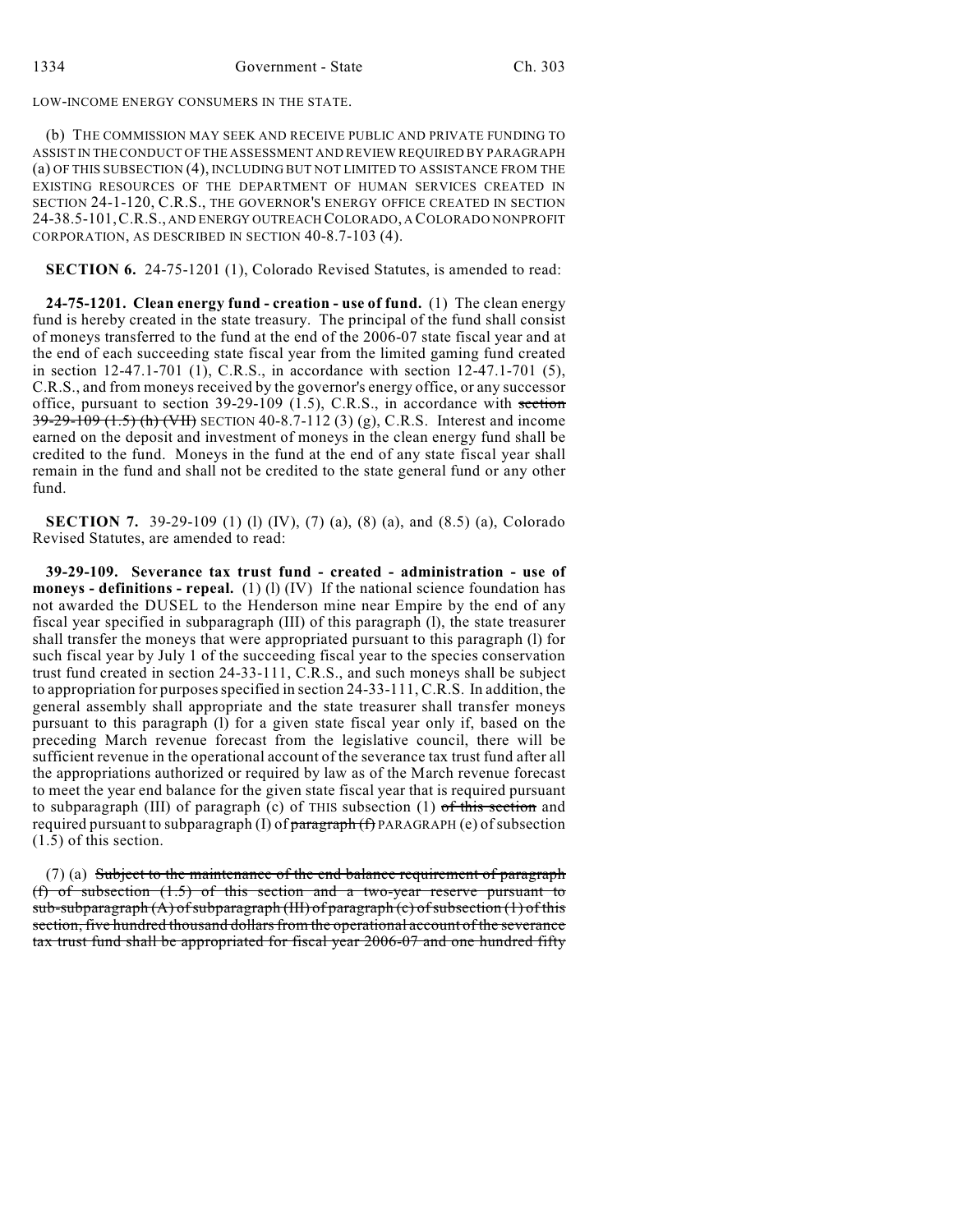thousand dollars from the operational account of the severance tax trust fund shall be appropriated for fiscal year 2007-08 for purposes specified in article 35 of title 23, C.R.S.

(8) (a) Subject to the end balance requirement of  $\frac{\text{parameter}}{\text{gradient}}$  (f) PARAGRAPH (e) of subsection (1.5) of this section and the maintenance of a two-year reserve pursuant to sub-subparagraph (A) of subparagraph (III) of paragraph (c) of subsection (1) of this section, for three state fiscal years beginning with the state fiscal year commencing on July 1, 2006, a portion of the operational account of the severance tax trust fund shall be appropriated to the governor's office of energy management and conservation, or analogous successor office, for distribution to the Colorado renewable energy authority created in section 24-47.5-101, C.R.S., for the purposes stated in section 24-47.5-102 (2), C.R.S. The amount appropriated shall be two million dollars per year, subject to the limitations stated in section  $24 - 47.5 - 102$  SECTION 24-47.5-103, C.R.S., and in this paragraph (a). If there are insufficient moneys in the operational account to make all appropriations and transfers at the highest level authorized by law, the appropriations authorized by this subsection (8) and subsection (8.5) of this section shall be reduced pro rata as necessary to accommodate all appropriations and transfers at the highest level authorized by law other than this subsection (8) and subsection (8.5) of this section.

 $(8.5)$  (a) Subject to the end balance requirement of paragraph  $(f)$  PARAGRAPH (e) of subsection (1.5) of this section and the maintenance of a two-year reserve pursuant to sub-subparagraph (A) of subparagraph (III) of paragraph (c) of subsection  $(1.5)$  SUBSECTION  $(1)$  of this section, for three state fiscal years beginning with the state fiscal year commencing on July 1, 2006, the state treasurer shall transfer a portion of the operational account of the severance tax trust fund to the agriculture value-added cash fund created in section 35-75-205 (1), C.R.S., to promote agricultural energy-related projects and research. The amount appropriated shall be five hundred thousand dollars per year. If there are insufficient moneys in the operational account to make all appropriations and transfers at the highest level authorized by law, the transfers authorized by this subsection (8.5) and subsection (8) of this section shall be reduced pro rata as necessary to accommodate all appropriations and transfers at the highest level authorized by law other than this subsection (8.5) and subsection (8) of this section.

**SECTION 8.** 40-8.7-110 (1.5), Colorado Revised Statutes, is amended to read:

**40-8.7-110. Reports.** (1.5) To the extent applicable, the organization shall include in the report the information required by paragraphs (b) and (c) of subsection (1) of this section for moneys received from the GOVERNOR'S ENERGY office of the governor pursuant to section  $39-29-109$  (1.5), C.R.S. SECTION 40-8.7-112 (2) (a).

**SECTION 9.** 24-38.5-102 (1) (1), Colorado Revised Statutes, as enacted by House Bill 08-1025, enacted at the Second Regular Session of the Sixty-sixth General Assembly, is amended to read:

**24-38.5-102. Governor's energy office - duties and powers.** (1) The governor's energy office shall: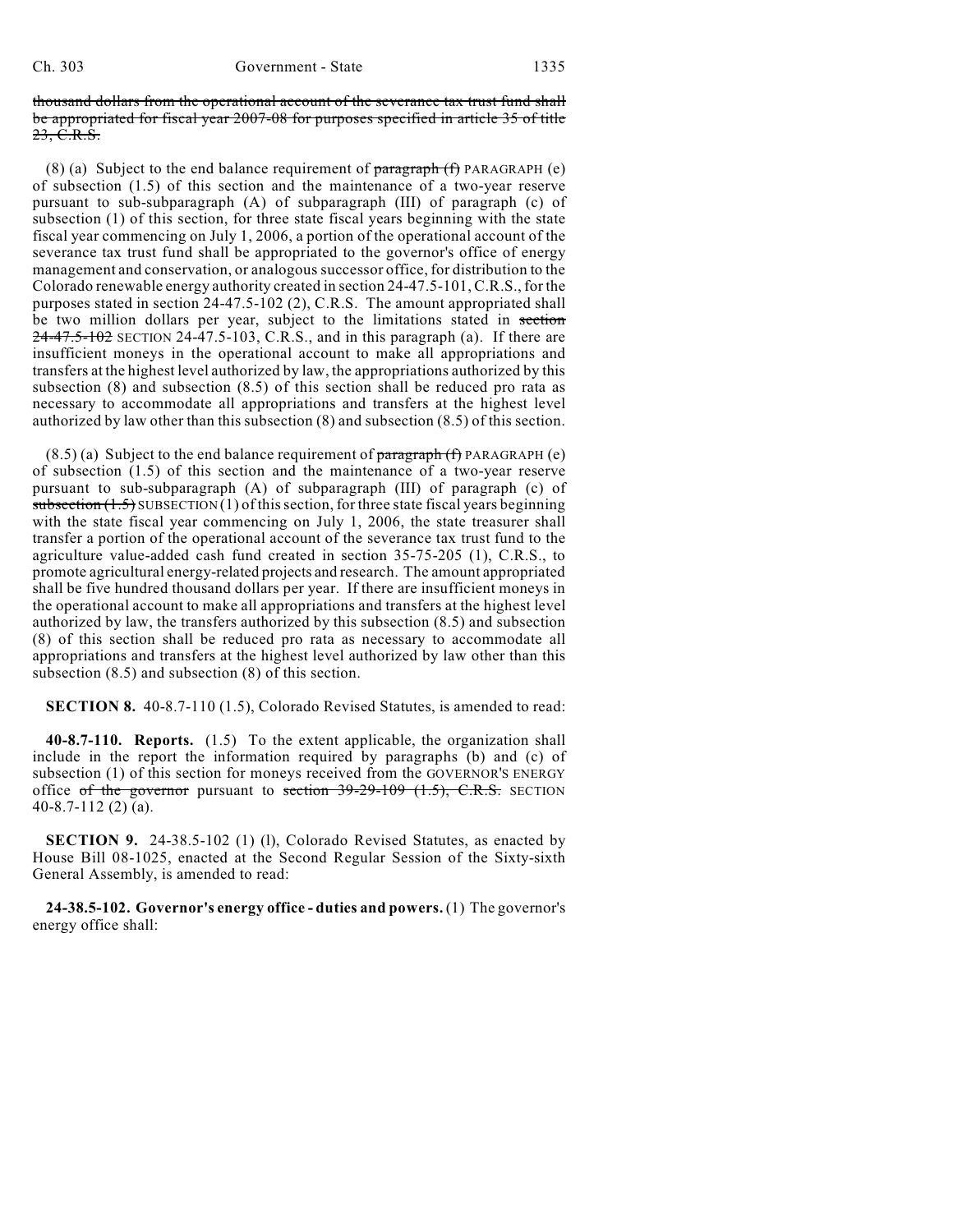(l) Provide home energy efficiency improvements for low-income households as specified in section  $39-29-109$  (1.5) SECTION 40-8.7-112 (3) (b), C.R.S., and prepare and submit to the general assembly an annual report as specified in section 39-29-109 (1.5) (h) (V) SECTION 40-8.7-112 (3) (f), C.R.S.;

**SECTION 10.** The introductory portion to 39-29-109.3 (4) (a), Colorado Revised Statutes, as enacted by House Bill 08-1398, enacted at the Second Regular Session of the Sixty-sixth General Assembly, is amended, and the said 39-29-109.3 (4) is further amended BY THE ADDITION OF A NEW PARAGRAPH, to read:

**39-29-109.3. Operational account of the severance tax trust fund - repeal.**  $(4)$  (a) Except as provided in paragraph PARAGRAPHS (b) AND (c) of this subsection (4), all transfers specified in subsection (2) of this section shall be made by the state treasurer in three installments, as follows:

(c) (I) EXCEPT AS PROVIDED IN PARAGRAPH (b) OF THIS SUBSECTION (4), THE STATE TREASURER SHALL MAKE THE TRANSFERS SPECIFIED IN PARAGRAPH (f) OF SUBSECTION (2) OF THIS SECTION AS FOLLOWS:

(A) THE TRANSFERS TO THE GOVERNOR'S ENERGY OFFICE LOW-INCOME ENERGY ASSISTANCE FUND SHALL BE MADE ON JULY 1;

(B) THE TRANSFERS TO THE DEPARTMENT OF HUMAN SERVICES LOW-INCOME ENERGY ASSISTANCE FUND SHALL BE MADE ON JANUARY 4;

(C) THE TRANSFERS TO THE ENERGY OUTREACH COLORADO LOW-INCOME ENERGY ASSISTANCE FUND SHALL BE MADE ON APRIL 1.

(II) IF THERE ARE PROPORTIONAL REDUCTIONS MADE TO THE TRANSFERS SPECIFIED IN THIS PARAGRAPH (c) PURSUANT TO PARAGRAPH (b) OF THIS SUBSECTION (4), THE TREASURER SHALL TRANSFER ON JULY 1 OF THE FOLLOWING FISCAL YEAR THE AMOUNT OF THE PROPORTIONAL REDUCTION TO THE FUND THAT SHOULD HAVE RECEIVED THAT MONEY FROM THE FUNDING FOR THE FOLLOWING FISCAL YEAR AS SPECIFIED IN PARAGRAPH (f) OF SUBSECTION (2) OF THIS SECTION AND SHALL THEN DISTRIBUTE THE REMAINING FUNDING FOR THE FOLLOWING FISCAL YEAR PURSUANT TO THE PERCENTAGES SPECIFIED IN SAID PARAGRAPH (f).

**SECTION 11.** 39-29-109 (1), Colorado Revised Statutes, as amended by House Bill 08-1398, enacted at the Second Regular Session of the Sixty-sixth General Assembly, is amended as follows:

**39-29-109. Severance tax trust fund - created - administration - distribution of moneys.** (1) There is hereby created in the office of the state treasurer the severance tax trust fund, also referred to in this section as the "fund". The fund is to be perpetual and held in trust as a replacement for depleted natural resources, for the development and conservation of the state's water resources pursuant to sections 37-60-106 (1) (i) and (1) (1), 37-60-119, and 37-60-122, C.R.S., and for THE use in funding programs that promote and encourage sound natural resource planning, management, and development related to minerals, energy, geology, and water AND FOR THE USE IN FUNDING PROGRAMS TO REDUCE THE BURDEN OF INCREASING HOME ENERGY COSTS ON LOW-INCOME HOUSEHOLDS.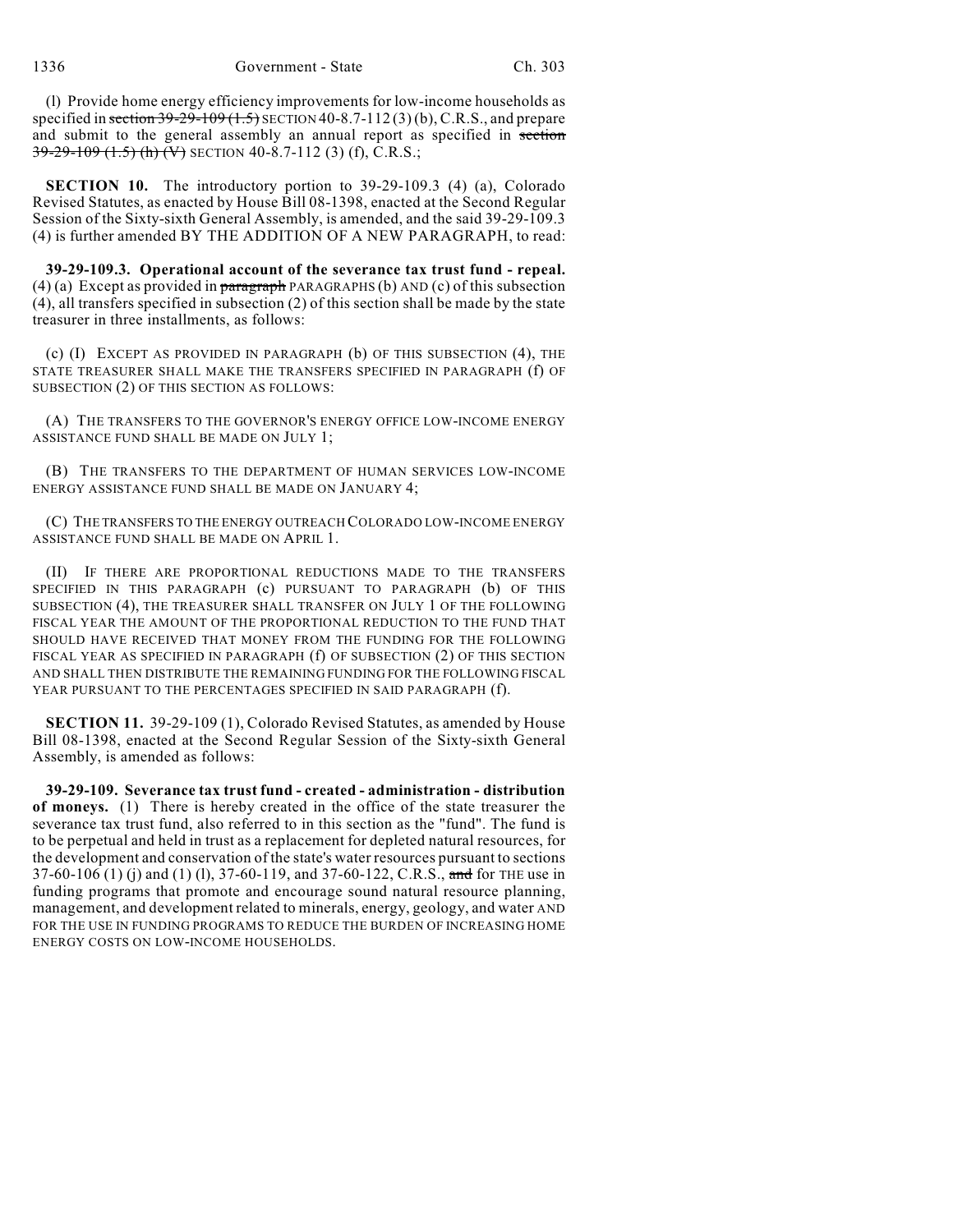**SECTION 12.** 40-8.7-112 (3) (c), Colorado Revised Statutes, as amended by House Bill 08-1398, enacted at the Second Regular Session of the Sixty-sixth General Assembly, is amended as follows:

**40-8.7-112. Department of human services low-income energy assistance fund - creation - energy outreach Colorado low-income energy assistance fund - creation - governor's energy office low-income energy assistance fund creation - definitions.** (3) (c)  $\Theta$ nly persons eligible to receive assistance under the low-income energy assistance program administered by the department of human services shall be HOUSEHOLDS eligible for the home energy efficiency program described in paragraph (b) of this subsection (3) SHALL BE AT OR BELOW ONE HUNDRED PERCENT OF THE AREA MEDIAN INCOME GUIDELINES ADJUSTED FOR FAMILY SIZE BASED ON THE MOST RECENTLY PUBLISHED AREA MEDIAN INCOME LIMITS ESTABLISHED BY THE UNITED STATES DEPARTMENT OF HOUSING AND URBAN DEVELOPMENT.

**SECTION 13. Adjustments to the 2008 long bill.** For the implementation of this act, appropriations made in the annual general appropriation act for the fiscal year beginning July 1, 2008, shall be adjusted as follows:

(1) The appropriation to the governor - lieutenant governor - state planing and budgeting, office of the governor, governor's energy office, for low-income energy assistance is decreased by seven million fifty thousand dollars (\$7,050,000) cash funds from the operational account of the severance tax trust fund created in section 39-29-109 (1) (a), Colorado Revised Statutes.

(2) The appropriation to the department of human services, office of self-sufficiency, special purpose welfare programs for the low-income energy assistance program is decreased by five million nine hundred fifty thousand dollars (\$5,950,000) cash funds from the operational account of the severance tax trust fund created in section 39-29-109 (1) (a), Colorado Revised Statutes.

**SECTION 14. Adjustments to the 2008 long bill.** For the implementation of this act, appropriations made in the annual general appropriation act for the fiscal year beginning July 1, 2008, shall be adjusted as follows:

(1) The appropriation to the governor - lieutenant governor - state planing and budgeting, office of the governor, governor's energy office, for low-income energy assistance is decreased by seven million fifty thousand dollars (\$7,050,000) cash funds from the operational account of the severance tax trust fund created in section 39-29-109 (2) (b), Colorado Revised Statutes.

(2) The appropriation to the department of human services, office of self-sufficiency, special purpose welfare programs for the low-income energy assistance program is decreased by five million nine hundred fifty thousand dollars (\$5,950,000) cash funds from the operational account of the severance tax trust fund created in section 39-29-109 (2) (b), Colorado Revised Statutes.

**SECTION 15. Effective date.** (1) This act shall take effect upon passage; except that: